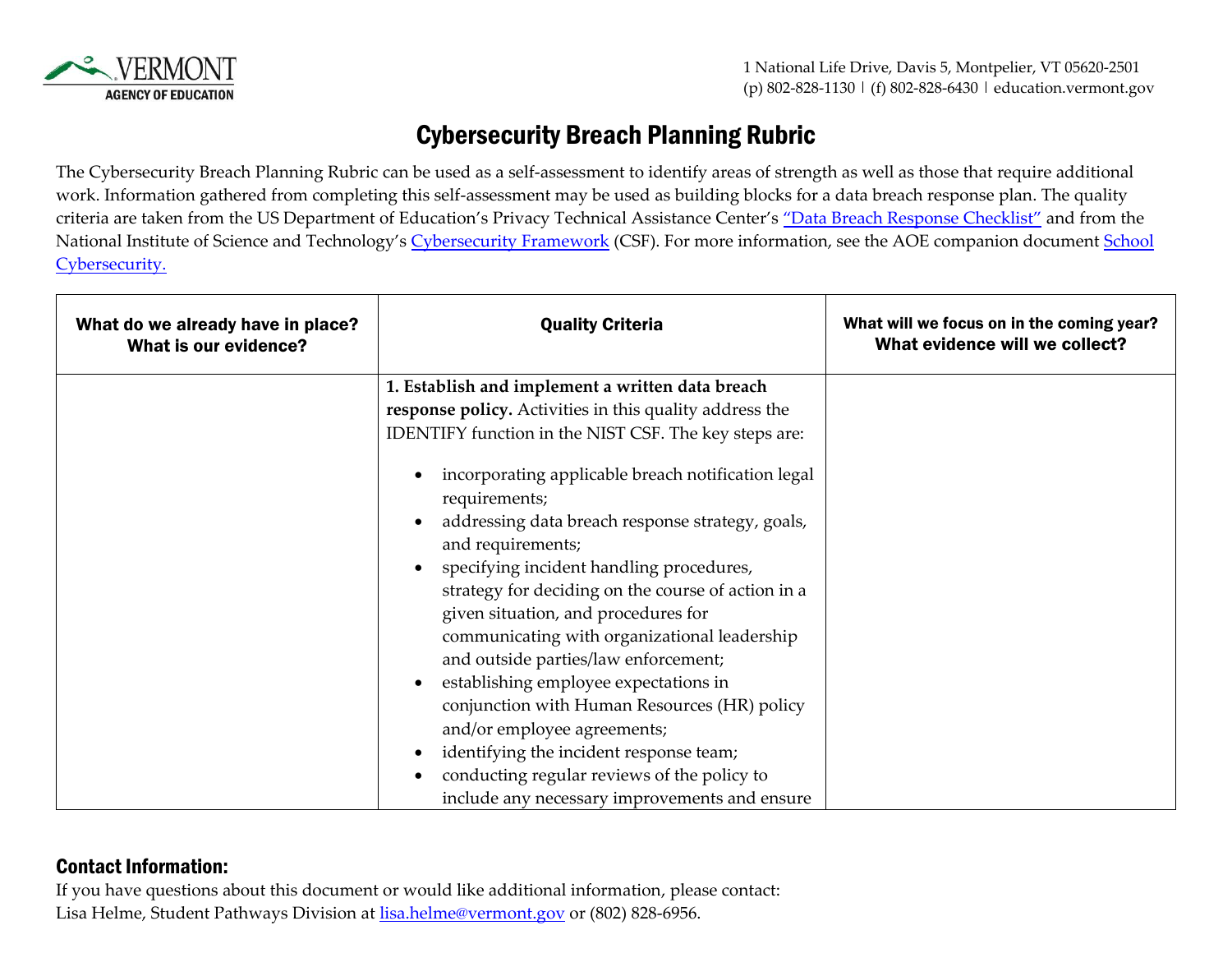| What do we already have in place?<br>What is our evidence? | <b>Quality Criteria</b>                                                                                                                                                                                                                                                                                                                                                      | What will we focus on in the coming year?<br>What evidence will we collect? |
|------------------------------------------------------------|------------------------------------------------------------------------------------------------------------------------------------------------------------------------------------------------------------------------------------------------------------------------------------------------------------------------------------------------------------------------------|-----------------------------------------------------------------------------|
|                                                            | that it reflects up-to-date federal, State, and local<br>requirements;<br>identifying a team manager who will be in<br>charge of the incident response with at least one<br>other person designated to assume authority in<br>the absence of the manager; and<br>assigning and establishing team roles and<br>responsibilities, along with specifying access<br>credentials. |                                                                             |

| What do we already have in place?<br>What is our evidence? | <b>Quality Criteria</b>                                    | What will we focus on in the coming year?<br>What evidence will we collect? |
|------------------------------------------------------------|------------------------------------------------------------|-----------------------------------------------------------------------------|
|                                                            | 2. Review your information system(s) and data and          |                                                                             |
|                                                            | identify where Personally Identifiable Information         |                                                                             |
|                                                            | (PII) and other sensitive information resides. NIST CSF    |                                                                             |
|                                                            | functions are capitalized by each bullet. This can be done |                                                                             |
|                                                            | by:                                                        |                                                                             |
|                                                            | documenting what PII and other sensitive                   |                                                                             |
|                                                            | information is maintained by your organization,            |                                                                             |
|                                                            | where it is stored (including backup storage and           |                                                                             |
|                                                            | archived data), and how it is kept secure;                 |                                                                             |
|                                                            | (IDENTIFY)                                                 |                                                                             |
|                                                            | conducting regular risk assessments and                    |                                                                             |
|                                                            | evaluating privacy threats for your organization,          |                                                                             |
|                                                            | as well as any contractors, vendors, and other             |                                                                             |
|                                                            | business partners; (RESPOND)                               |                                                                             |

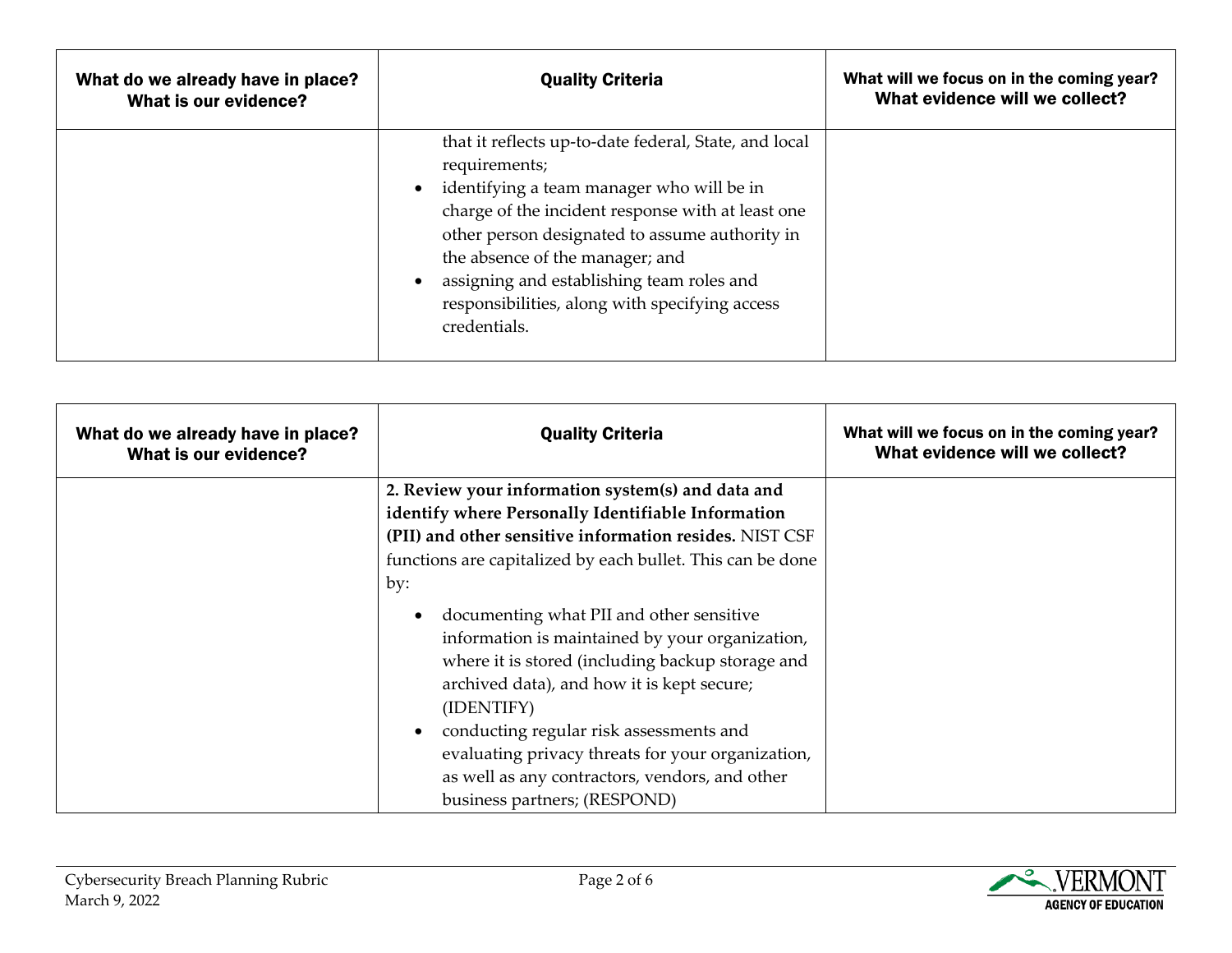| What do we already have in place?<br>What is our evidence? | <b>Quality Criteria</b>                                                                                                                                                                                                                                                                                                                                                                                                                                                                                                                                                                                                                                                                                                                                                                                                                                                             | What will we focus on in the coming year?<br>What evidence will we collect? |
|------------------------------------------------------------|-------------------------------------------------------------------------------------------------------------------------------------------------------------------------------------------------------------------------------------------------------------------------------------------------------------------------------------------------------------------------------------------------------------------------------------------------------------------------------------------------------------------------------------------------------------------------------------------------------------------------------------------------------------------------------------------------------------------------------------------------------------------------------------------------------------------------------------------------------------------------------------|-----------------------------------------------------------------------------|
|                                                            | reviewing who is approved for access to PII<br>and/or other sensitive information and checking<br>user activity status to determine which accounts<br>should be deactivated after a pre-determined<br>period of inactivity; (PROTECT)<br>reviewing separation of duties to help ensure<br>integrity of security checks and balances;<br>(PROTECT)<br>implementing mitigation controls designed to<br>prevent and detect unauthorized access, theft, or<br>misuse of PII and/or other sensitive data;<br>(DETECT)<br>implementing security controls, where feasible,<br>such as encryption of sensitive data in motion<br>and at rest; (PROTECT) and<br>regularly reviewing and keeping up-to-date your<br>data destruction policies, to minimize the risk of<br>data breaches through unauthorized access to<br>archived media or computers that are no longer<br>in use. (PROTECT) |                                                                             |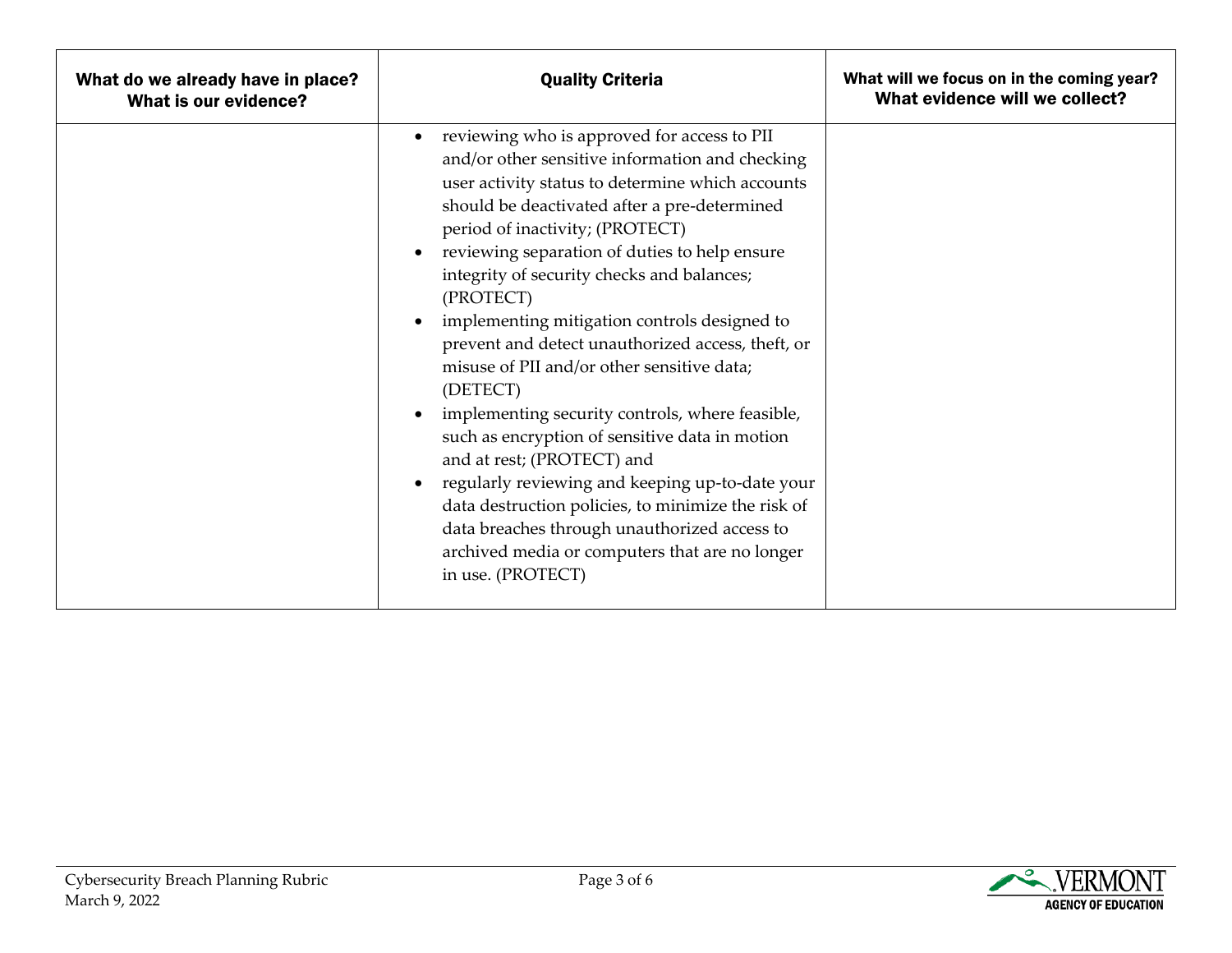| What do we already have in place?<br>What is our evidence? | <b>Quality Criteria</b>                                                                                                                                                                                                                                                                                                                                                                                                                                                                                                                                                                                                                                                                                                                                                                                                              | What will we focus on in the coming year?<br>What evidence will we collect? |
|------------------------------------------------------------|--------------------------------------------------------------------------------------------------------------------------------------------------------------------------------------------------------------------------------------------------------------------------------------------------------------------------------------------------------------------------------------------------------------------------------------------------------------------------------------------------------------------------------------------------------------------------------------------------------------------------------------------------------------------------------------------------------------------------------------------------------------------------------------------------------------------------------------|-----------------------------------------------------------------------------|
|                                                            | 3. Continuously monitor for PII and other sensitive<br>data leakage and loss. NIST CSF functions are<br>capitalized by each bullet. This includes:<br>employing automated tools like Intrusion<br>Detection and Prevention Systems <sup>1</sup> , next<br>generation firewalls, and anti-virus and anti-<br>malware tools, to monitor and alert about<br>suspicious or anomalous activity; (DETECT)<br>using data loss prevention <sup>2</sup> solutions to track the<br>movement and use of information within your<br>system, to detect and prevent the unintentional<br>disclosure of PII and/or other sensitive data, for<br>both data at rest and data in motion; (DETECT)<br>conducting regular searches of the information<br>system and physical storage areas to identify PII<br>that may be outside of approved areas. For |                                                                             |
|                                                            | example, scan your network for policy violations<br>or occasionally walk through areas for PII left<br>unattended on desks; (PROTECT)<br>conducting internet searches to locate (and,<br>$\bullet$<br>whenever possible, remove) information that is<br>already in the public domain or visible to the<br>public; (DETECT) and<br>periodically testing and checking privacy and<br>information security controls through the use of<br>"real-life" exercises to validate their effectiveness<br>as part of a risk management program.<br>(RESPOND)                                                                                                                                                                                                                                                                                   |                                                                             |

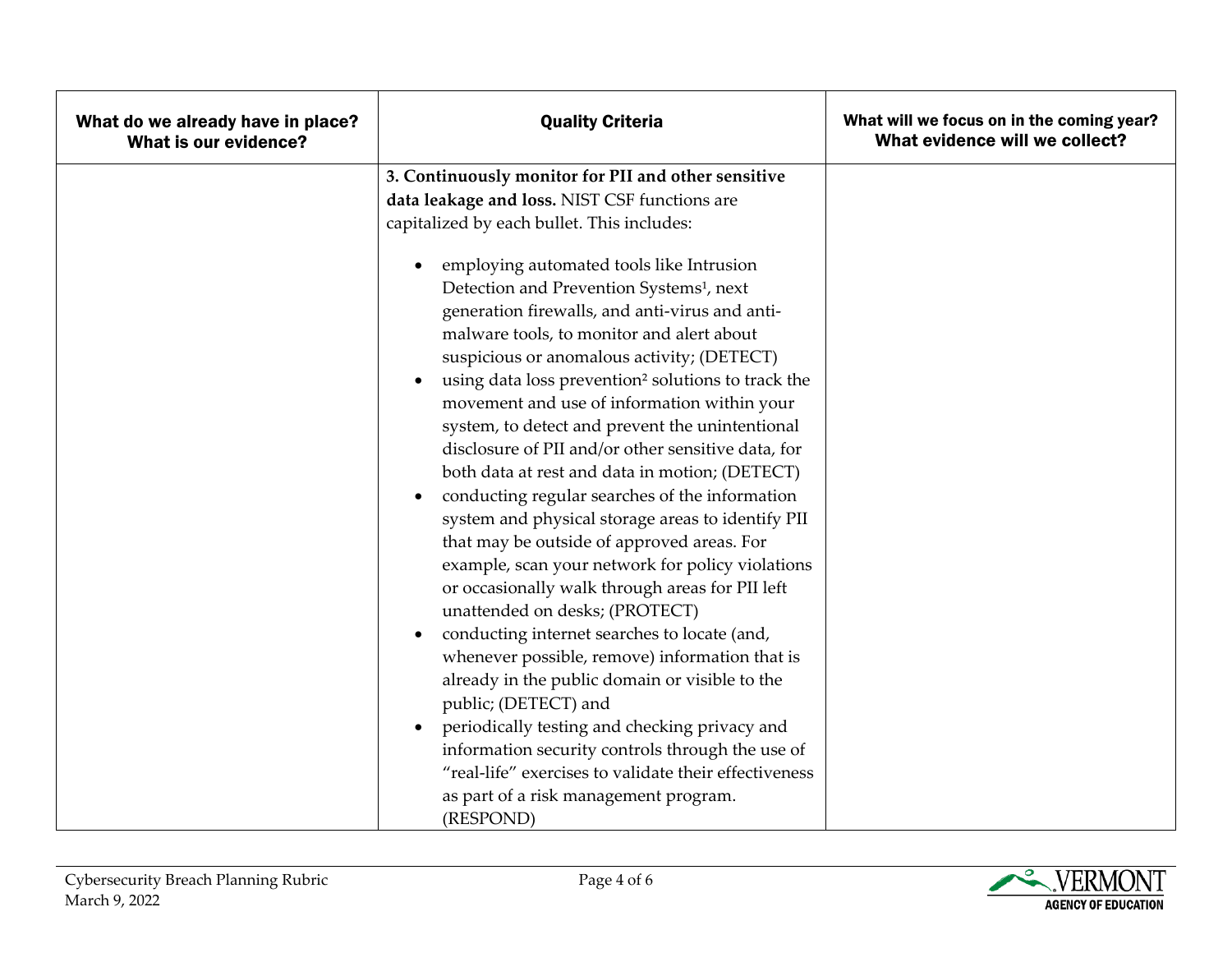| What do we already have in place?<br>What is our evidence? | <b>Quality Criteria</b>                                                                                                                                                                                                                                                                                                                                                                                                                                                                                                                                                                                                                                                                                                                                                                                                                                                                                    | What will we focus on in the coming year?<br>What evidence will we collect? |
|------------------------------------------------------------|------------------------------------------------------------------------------------------------------------------------------------------------------------------------------------------------------------------------------------------------------------------------------------------------------------------------------------------------------------------------------------------------------------------------------------------------------------------------------------------------------------------------------------------------------------------------------------------------------------------------------------------------------------------------------------------------------------------------------------------------------------------------------------------------------------------------------------------------------------------------------------------------------------|-----------------------------------------------------------------------------|
|                                                            | 4. Conduct frequent privacy and security awareness<br>trainings as part of an on-going training and awareness<br>program. Activities in this quality address the PROTECT<br>function in the NIST CSF. This includes:<br>providing mandatory privacy and information<br>security training on a recurring basis to all<br>employees, school officials, contractors, and any<br>other staff involved in data-related activities;<br>posting and communicating privacy policies to<br>customers and users (for instance, on the agency<br>web page or on a bulletin board at the office,<br>through statements inserted in documents or<br>emails, etc.); and<br>clearly defining and making easily accessible<br>processes for reporting privacy incidents and<br>complaints. Depending on the nature of the<br>event, this may include reporting to the<br>authorities, public, and/or individuals affected. |                                                                             |